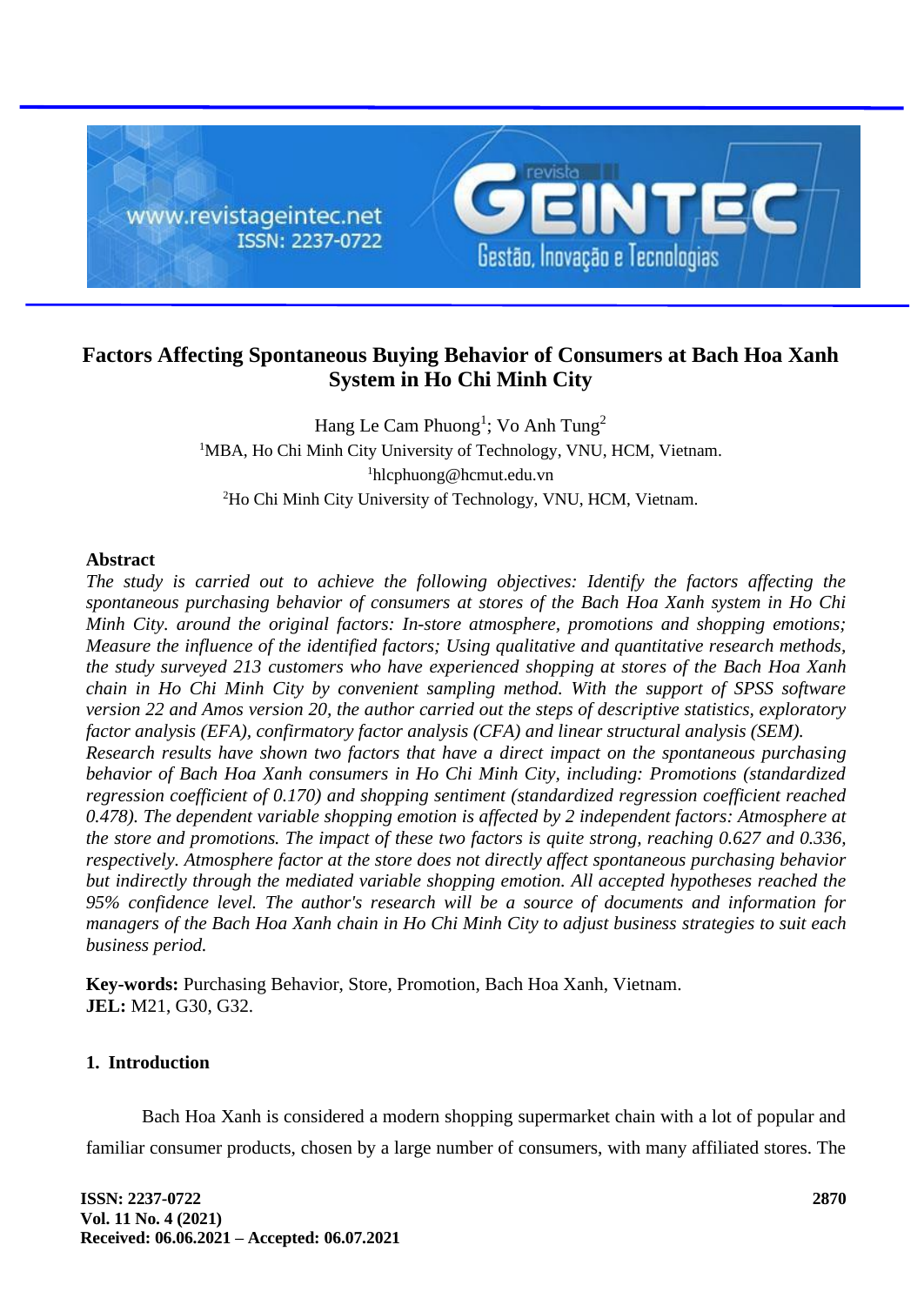supermarket chain system Bach Hoa Xanh has been growing rapidly in the South in recent years, covering more and more densely on the map of the retail market for essential life products of the Southern provinces. In particular, the stores of Bach Hoa Xanh system are often designed next to traditional markets, competing directly in the "red ocean". Both locations offer the same products, but currently buying and selling at stores belonging to Bach Hoa Xanh system has an advantage over traditional markets. The key to helping the store chain under the Bach Hoa Xanh system, despite being "late birth", but still compete fairly with the traditional market, comes from the unique and attractive things that the chain stores bring to consumers.

When shopping at supermarkets in general and Bach Hoa Xanh in particular, consumers often have a plan at home about what they will buy to serve their family's needs. However, when the real shopping experience at the supermarket system, sometimes the consumer's buying behavior is completely opposite from the original thought. They can choose Hao noodles instead of planning to buy Tien Vua noodles. Spontaneous buying behavior is considered an interesting and relatively new research area in Vietnam. The selection of research on this subject needs to be carefully considered in terms of independent factors that can influence and influence spontaneous purchasing behavior. The correct and accurate identification of factors is an important prerequisite.

For managers, especially managers at Bach Hoa Xanh chain stores in Ho Chi Minh City, the research results help to identify the factors that affect the buying behavior of the customers. consumer development, revolving around selected original factors: In-store atmosphere, promotions and shopping emotions. The level of influence of the identified factors helps managers have more useful information, as a basis for making policies and measures suitable to the actual situation at the system, thereby improving the experience of the system. customer experience. The research results are also an important premise for the management of the traditional markets when it is possible to propagate the good and effective points from the business model of the Bach Hoa Xanh store chain to the small traders at the market, contributing to gradually change the shopping environment of traditional markets.

### **2. Literature Review**

Customers who change their purchase intention or generate a purchase intention are called spontaneous buying behavior, stemming from two factors: Store layout and promotions (Sondakh & Kalangi, 2020). An attractive promotion program of a brand has made customers change their buying intention, switching from one product to another. Store layout is one element of the store's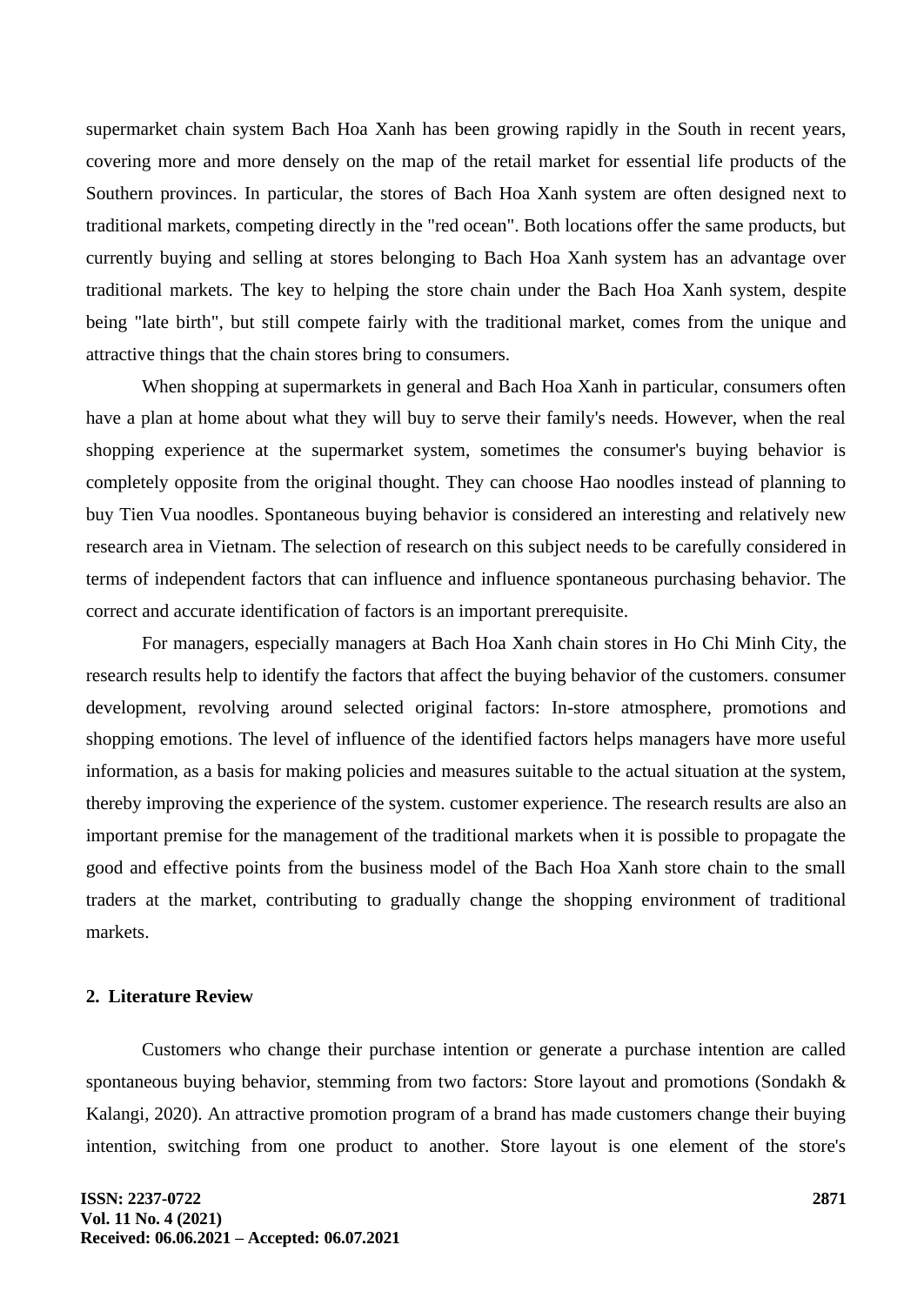atmosphere factor. A harmonious store atmosphere will help increase the level of shopping excitement of customers, eliciting in customers' minds new and unexpected shopping intentions.

Research on the influence of two factors: Atmosphere at the store and promotions on the spontaneous buying behavior of consumers is quite popular in Indonesia and West Asian countries. In these areas, the authors' research trends often analyze the impact of two factors in store atmosphere and promotions, respectively, on the spontaneous buying behavior of consumers. Sometimes, researchers choose only one of two factors to analyze affecting spontaneous purchasing behavior. Specifically, from a large variable (in-store atmosphere or promotion), the authors break down into smaller factors to clearly reflect the degree of influence. In Vietnam, a study on spontaneous purchasing behavior was conducted in 2014 by Cho et al with the content: "Spontaneous buying behavior of Vietnamese consumers in supermarkets" (Cho et al., 2014).

The limitation of this study comes from the survey subjects and research samples. Subjects under the age of 30 have not yet covered the differences of the target groups. Moreover, the research has not shown any specific supermarket chains in Vietnam. Just mentioning the supermarket chain without specifically mentioning the general intangible will create a sense of ambiguity for the reader. In fact, in about 2014 and earlier, the supermarket chain system has not developed as aggressively as it is today. At that time, supermarket chains such as Big C, Coop Mart, ... were the leading names in the retail consumer product industry. In terms of research scope compared to the present, it is still limited. After more than 7 developments of society, rapid changes in technology have created new names in the market such as Bach Hoa Xanh, Coop Food or Satra Food.

The current supermarket chain is being expanded much more than the past data. With this macro change, the author hopes to find new interesting points around the old topic in Ho Chi Minh City, with the audience being customers of Bach Hoa Xanh supermarket chain., contributing to help identify and find out more relevant factors affecting spontaneous purchasing behavior of consumers. The selection of the research scope including stores of the Bach Hoa Xanh system in Ho Chi Minh City not only solves the limitations of the previous study in terms of research scope but also shows a moderate level of volume for university graduation thesis. With this study, the author will expand the age of customers to improve the research results, providing the most honest view of the current spontaneous buying trend. And Huy, D.T.N (2015) also stated management and governance principles in his paper for corporations.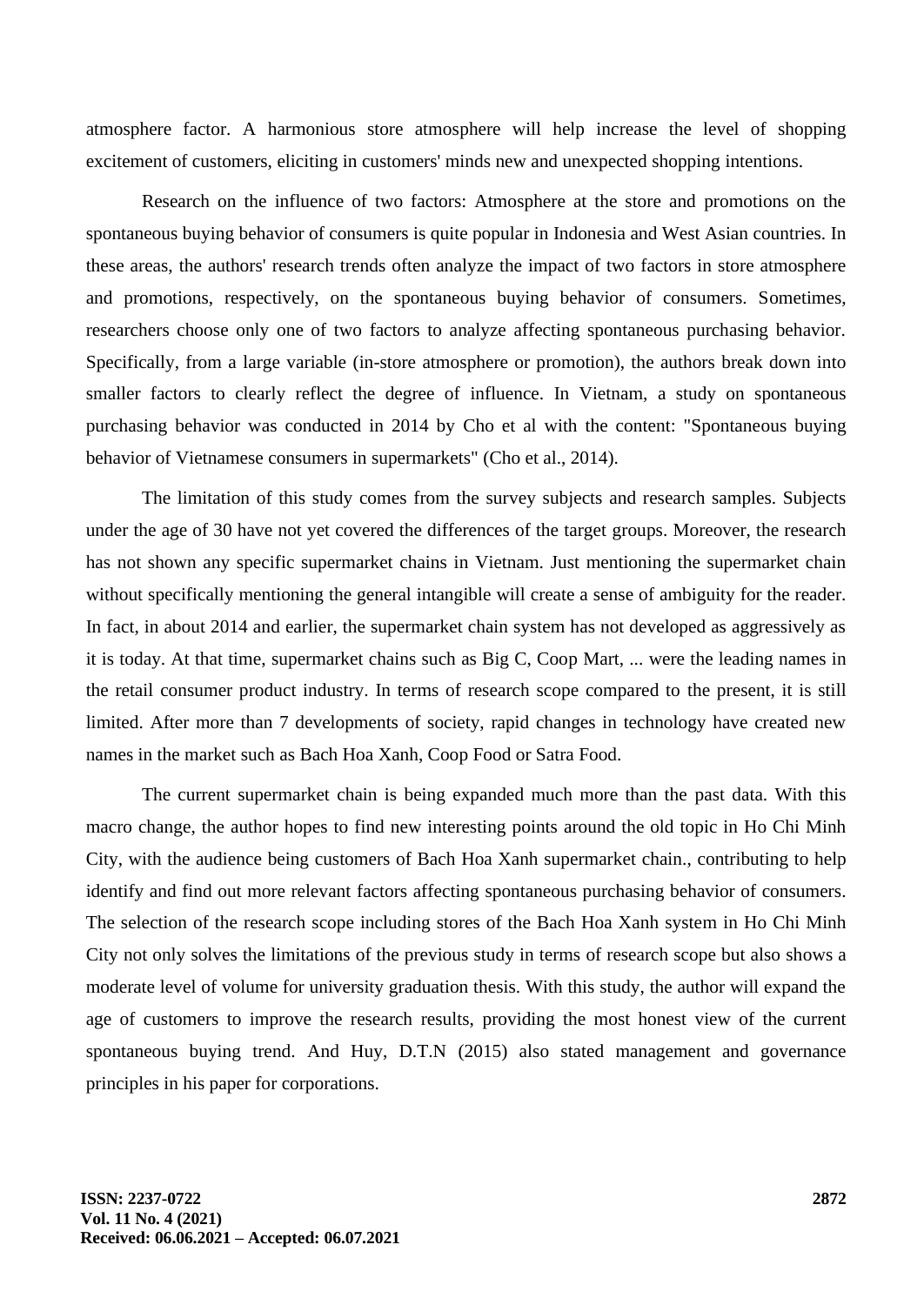### **Some Theories Supported**

#### **Maslow's Hierarchy of Needs**

Human needs are divided into two groups: basic needs and advanced needs. Maslow proposed five basic human needs and their hierarchical nature (Maslow, 1943). Maslow's hierarchy of needs theory is in the system of views on personality of the school of humanistic psychology and is the ultimate theory. It is the opposite of behavioral psychology and psychoanalysis. Humanistic psychology differs from these two trends in that it does not create a unified theoretical face of personality. Maslow's hierarchy of needs is one of the important theories in management. The theory given has a great influence because of its application in all fields, especially in human resource management and marketing management.

Maslow's hierarchy of needs consists of five basic levels of needs:

Level 1: Biological Needs: Biological needs are defined as basic biological and physical needs that anyone needs to be met in order to survive, such as food, water, and water. Drinking, sleeping, light, air, sex, excretion, etc. All of these needs are the most basic needs, so when they have not been achieved, it will urge and compel people to have to. act, even struggle to be satisfied.

Level 2: Safety needs: People always want to be protected from dangers in life, this is reflected in the need for housing, health care, living in a safe area. security, society ruled by law, etc.

Level 3: Social needs: are the needs to want to join a community group, a social organization, want to be loved, make friends and stick together. This shows that people have a need to communicate to develop.

Level 4: The need for recognition and respect: This need refers to the fact that each person wants to be liked and respected by those around him through recognition of his achievements and status. Meeting this need will bring about positive effects, when a person is encouraged and praised for the results of their labor, they tend to work more enthusiastically and effectively. Level 5: Need for self-expression: Maslow describes this need as a person who is able to fully demonstrate his or her abilities and abilities in a comprehensive way to express himself and assert himself. His theories parallel many other theories of human developmental psychology, some of which focus on describing the stages of growth in humans. Maslow used the terms to describe the pattern to which human motivation works. The author uses Maslow's theory of need for research based on the consumer's need to buy safe food/products in today's modern society. People gradually tend to prefer to buy/experience products in relatively safe places, with stable prices. They tend to be afraid to "pay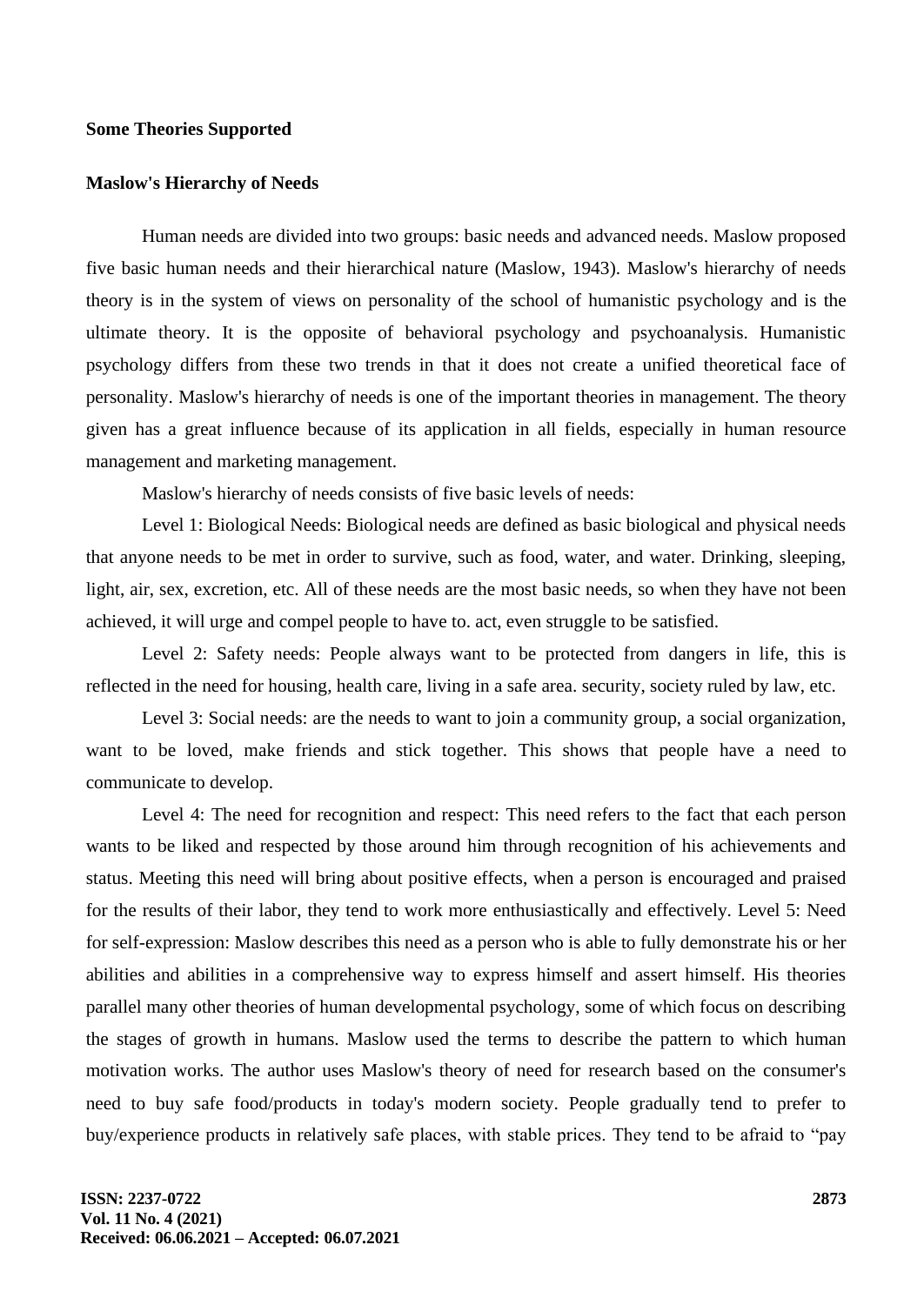the price" when buying. Choosing to buy at supermarket chains, specifically Bach Hoa Xanh helps them to partly solve the problem, in contrast to choosing to buy at traditional markets when the quality of goods is immeasurable and sometimes cut-off occurred again.

#### **Research by Author Rahanatha and Ratih (2020)**

Research content and context: The study was conducted at the Starbucks system in Badung Regency and Denpasar city - Indonesia in 2020. The research content shows the role of lifestyle in regulating the influence of promotions and in-store atmosphere on sales performance at Starbucks through transform spontaneous purchasing behavior.

Research model: The authors have formed a different research model compared to other studies when adding regulatory factors/variables to the model. Specifically, the lifestyle variable was added to adjust for 2 independent variables: Promotions and in-store atmosphere. Moderator variable - Lifestyle, does not directly affect the dependent variable (spontaneous purchase behavior) but indirectly affects by moderating the influence of two independent variables. The research model includes four research hypotheses. Hypothesis H1 and hypothesis H2 are two hypotheses stated about the relationship between two independent variables and the dependent variable. Hypothesis H3 and hypothesis H4 describe the moderating relationship of the moderator variable with respect to two independent variables.

Research Methods: The study used quantitative research method. A sample of people who have purchased at Starbucks, taken using a random sampling technique. Data were processed using descriptive statistics and linear regression analysis with the help of SPSS software.

Results: The results show that promotions (corresponding to hypothesis H1) have a positive and significant impact on spontaneous purchases, store atmosphere (corresponding to hypothesis H2) has no effect on customer satisfaction. Spontaneous purchases and lifestyle (corresponding to 2 hypotheses H3 and H4) moderate the effects of promotions and store atmosphere when customers make spontaneous purchases.

#### **3. Methodology**

### **Method and Data**

In the preliminary qualitative research, the author observes the purchasing behavior of consumers at stores of Bach Hoa Xanh system from districts in Ho Chi Minh City. From there, the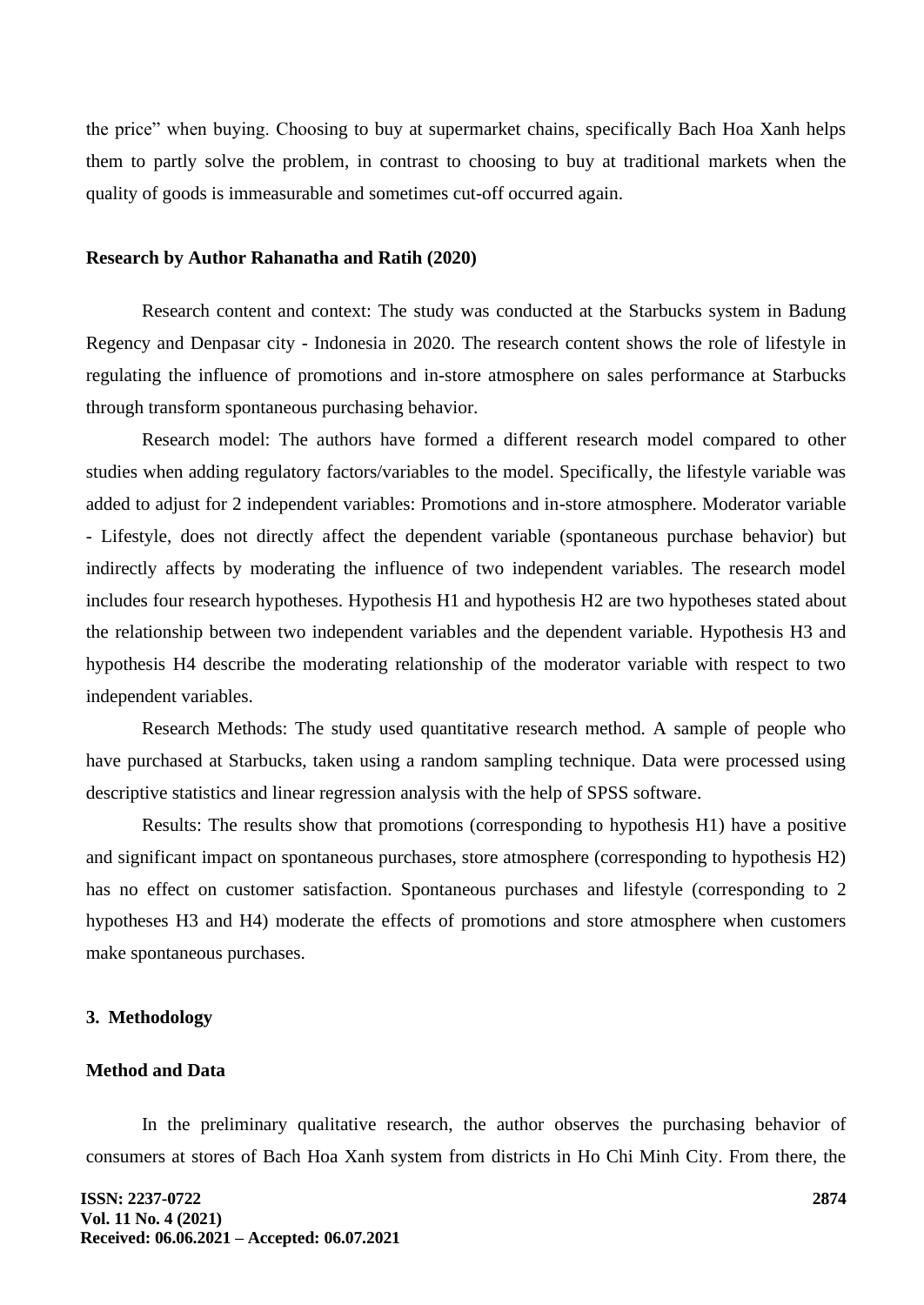author has access to consumer buying trends. Besides, the method of in-depth interviews with industry experts or customers who have experienced shopping is also selected to reinforce the variables of the research model. This is the premise for the author to calibrate the scale for the first time with the questions appropriately adjusted compared to the original scale.

Preliminary quantitative research is carried out based on the results of preliminary qualitative research. The questionnaire is built based on a calibrated scale (edited from the original scale to suit the research context).

The author will conduct a survey with a sample of 30 to 50 customers. With the obtained preliminary quantitative survey results, the author uses the SPSS tool to analyze the reliability of the scale for each factor through Cronbach's Alpha coefficient. With a modest number of samples, the returned Cronbach's Alpha coefficient helps the author to see if the direction of the research is really correct. This step of survey and analysis helps the author to soon identify errors coming from the scale and the set of questions. From there, the author calibrated the scale for the second time to give the official scale for the research.

Formal quantitative research: The survey is designed from the official research scale. The author conducts a survey of research subjects with the corresponding number of samples. Research data is processed through SPSS, Excel and Amos software through the following steps: descriptive statistics, reliability testing of the scale, exploratory factor analysis EFA, confirmatory factor analysis CFA and SEM structural analysis.

# **4. Main Results**

According to Gerbring & Anderson (1988), with 95% confidence, the scale reaches convergence value when the normalized weights are above 0.5 and has statistical significance  $(p<0.05)$ . From the table of results about the normalized weights of the observed variables, it can be concluded that the scale achieves convergence when none of the observed variables' weights is less than 0.5.

In terms of scale reliability: The composite reliability index (CR) of all four factors is above 0.6; The index of extracted variance (AVE) of all four factors is above 0.5. This satisfies the reliability criteria that Hair et al. (2010) gave. From there, the author concludes that the scale is reliable.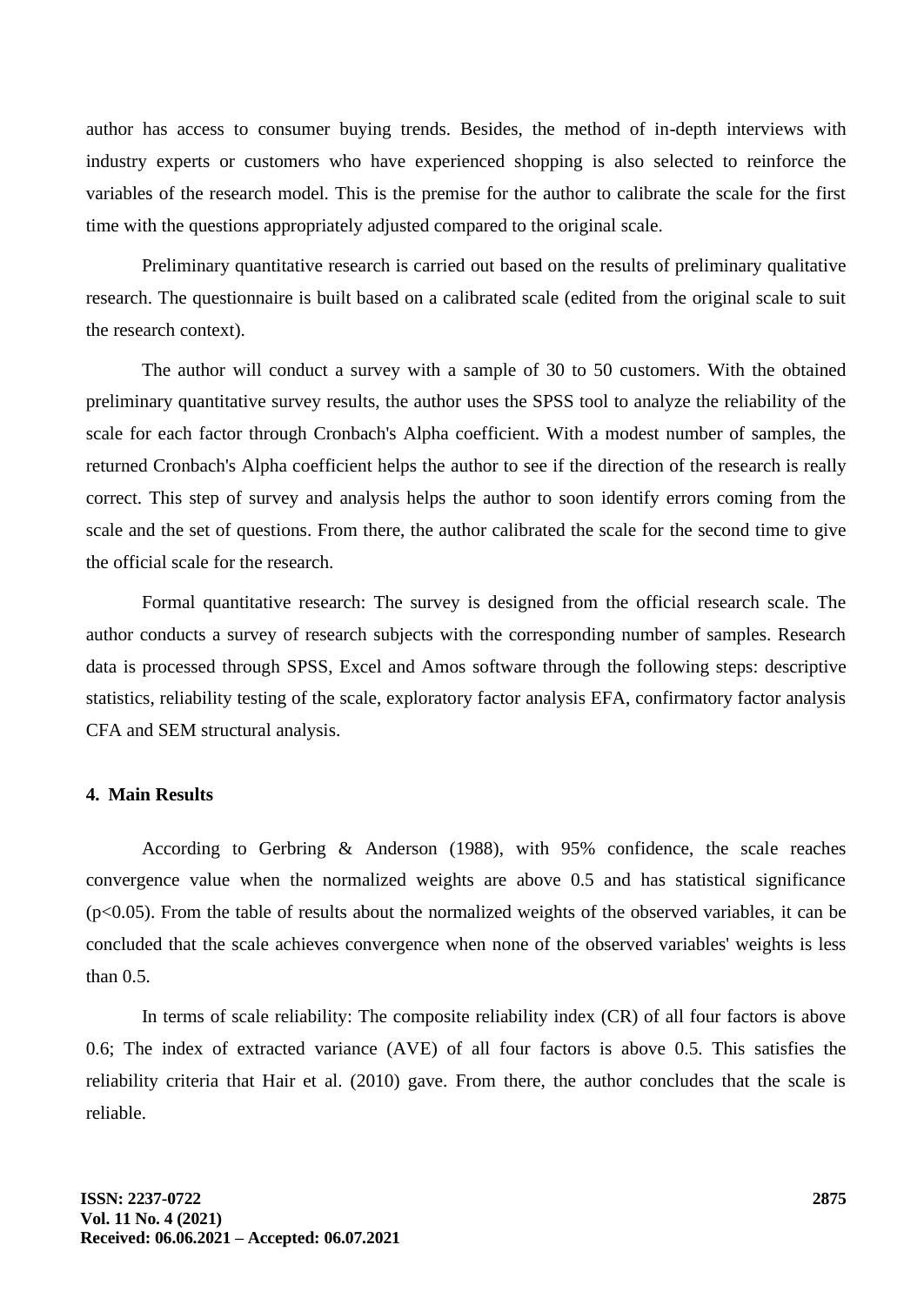|                           | <b>Estimate</b> | S.E.  | C.R.   | P   |
|---------------------------|-----------------|-------|--------|-----|
| IB <--> $SA$              | 0,127           | 0,068 | 12,785 | *** |
| IB $\leftarrow$ > SE      | 0,140           | 0,068 | 12,616 | *** |
| $IB \leftarrow \neg$ > SP | 0,136           | 0,068 | 12,668 | *** |
| $SA \leftarrow > SE$      | 0,140           | 0,068 | 12,616 | *** |
| $SA \leftarrow > SP$      | 0,158           | 0,068 | 12,386 | *** |
| $SE \leftarrow > SP$      | 0,140           | 0,068 | 12,616 | *** |

Table 1- Discriminant Validity Test Định

In terms of discriminability, in the critical model, concepts gain discriminant value when the correlation between variables (factors) is really different from 1. The results show that the coefficients p are all less than 0.05, the correlation coefficient between the factors is less than 1 at the 95% confidence level. Therefore, the scale has discriminant value.

The scale after factor analysis confirms that CFA completely satisfies the conditions to proceed to the next step of analysis - SEM linear structure analysis.

#### **SEM Liner Structure Analysis**

The model includes 4 concepts (factors) that are included in the SEM linear structural analysis: Atmosphere in the store, promotions, shopping emotions and behavior spontaneous purchase. To run the SEM model, the author uses the results from the CFA factor confirmatory analysis and adjusts the model to match the post-correction research model. After running SEM, the results returned are as follows:



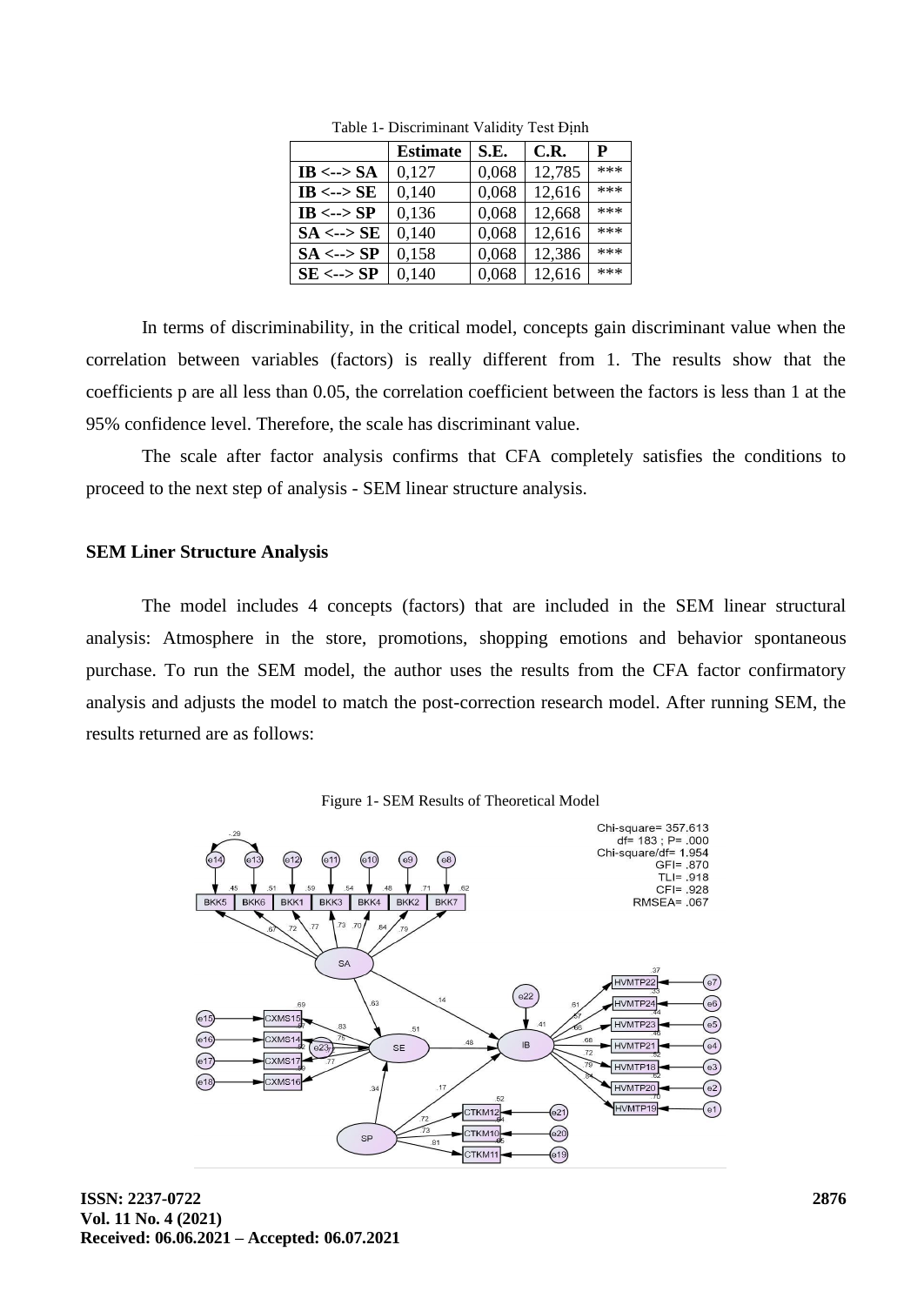Comment: The results of SEM analysis have shown: Chi-quare = 357.613, the model has 183 degrees of freedom,  $p = 0.000$ , Chi-quare/df = 1,954, GFI coefficient = 0.870, TLI coefficient = 0.918, coefficient CFI = 0.928, RMSEA = 0.067. Theoretically, the fit of the model is tested through the coefficients just presented. In their study in 1993, Segars and Grover stated that if these values are equal to 1, the model is perfect. In case, these values are in the range of 0.8 - 0.9, then the model is acceptable at a relative level (Segars & Grover, 1993). The author inherits this statement for his research and concludes that: The model achieves a good fit with market data when the required criteria are satisfied.

| Relation                 | <b>Estimation</b> non<br>standardized | S.E   | Estimation<br>standardized | C.R   |       |
|--------------------------|---------------------------------------|-------|----------------------------|-------|-------|
| $SE \leftarrow SP$       | 0,267                                 | 0,057 | 0,336                      | 4,686 | ***   |
| $SE \leftarrow$ --- $SA$ | 0,522                                 | 0.071 | 0,627                      | 7,315 | ***   |
| IB $\leftarrow$ SE       | 0,563                                 | 0.137 | 0.478                      | 4,117 | ***   |
| IB $\leftarrow$ SA       | 0,132                                 | 0,093 | 0,135                      | 1,423 | 0,155 |
| IB $\leftarrow$ SP       | 0.159                                 | 0,075 | 0,170                      | 2,107 | 0,035 |

Table 2 - Results of Testing the Causal Relationship of Research Concepts

Comment: For research in the field of social sciences, all suggested causal relationships have a confidence level of 95%, that is,  $p \le 0.05$  (Cohen, 1988). With this statement combined with the results of testing the causal relationship of research concepts, there are 4/5 relationships reaching the required level (p 0.05), including causal relationships. the following effects: Each causal relationship between promotions and shopping emotions; The causal relationship between in-store atmosphere and shopping emotion; The causal relationship between promotions and spontaneous purchasing behavior; The causal relationship between shopping emotion and spontaneous purchasing behavior. Particularly, the relationship between the atmosphere at the store and spontaneous purchasing behavior has  $p = 0.155$ , which is above the allowable level, which means that it is not reliable, leading to the rejection of the relevant research hypothesis.

From the bases that the analysis results have shown, the author comes to the following conclusions about the research hypotheses:

The results of SEM linear structure analysis show that there are 2 factors that positively affect the spontaneous buying behavior of consumers at Bach Hoa Xanh system in Ho Chi Minh City, of which 1 effect mediator. Compared with previous research results, in this study, the variable shopping emotion continues to be a strong influencing factor for spontaneous purchasing behavior, with weight 0.478, standardized. Regardless of the changes coming from the research context, the final results still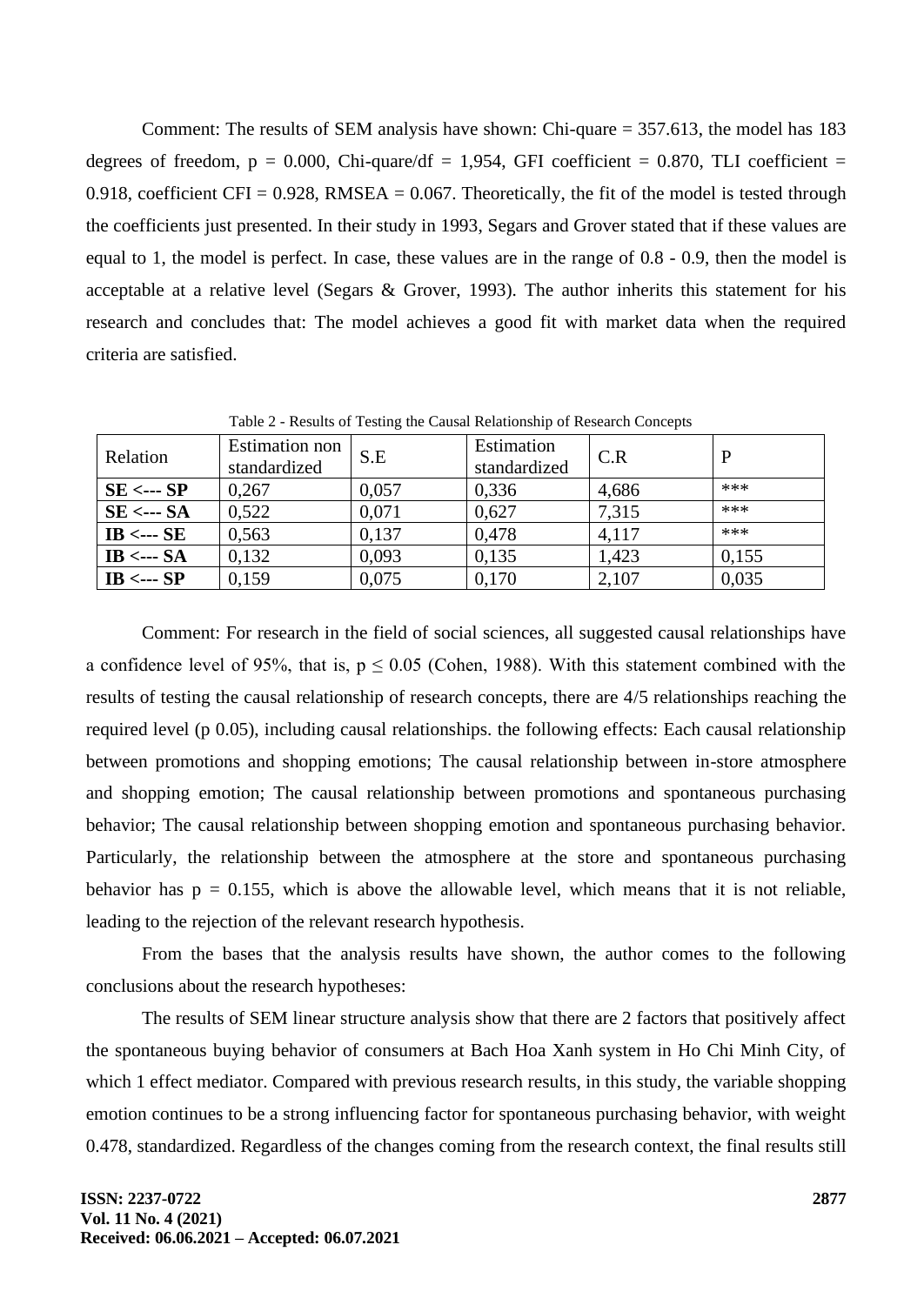demonstrate the importance of the emotional factor of shopping for the spontaneous buying behavior of consumers. The acceptance of hypothesis H5 of the study is completely correct and has scientific basis when the analysis data shows that the p value is below 0.05 (satisfying the requirements for acceptance or rejection). drop a research hypothesis). With the obtained results, the study has shown the impact of the emotional factor of shopping on spontaneous buying behavior. This is the factor that has the strongest impact on spontaneous purchasing behavior of Bach Hoa Xanh consumers in the city.

The hypothesis of the relationship between promotions and spontaneous buying behavior continues to be supported by research data at the chain of Bach Hoa Xanh stores in Ho Chi Minh City. According to the results, the promotion program at Bach Hoa Xanh Ho Chi Minh City is the factor affecting spontaneous buying behavior in the study, with a weight of 0.170, standardized. With the coefficient  $p < 0.05$ , the hypothesis H3 is accepted with the same positive impact, showing that promotions play an important role in the business results of the chain stores. Management levels need to recognize this and take reasonable adjustment steps to bring about optimal business results, especially in the current stressful epidemic situation. Consumers tend to buy in hoards. Consumer purchases in this moment are spontaneous. They often buy goods in bulk. Understanding the impact and role of the promotion program helps to fully grasp the opportunity and improve the revenue situation of the whole system.

In terms of the independent variable affecting the intermediate dependent variable, the atmosphere at the store has a strong impact on the shopping emotion of consumers, when it reaches a fairly high weight (0.627, standardized. chemical). The p coefficient is below 0.05, meeting the minimum requirements to accept the research hypothesis. Therefore, the hypothesis H2 is accepted, proving that: The atmosphere at the store is an important factor, stimulating the shopping emotions of consumers. With a positive impact on shopping emotions, the atmosphere at the store is like a key that opens a new door for spontaneous buying. Atmosphere at the store is a factor that has no direct impact on spontaneous purchasing behavior (hypothesis H4 is rejected when p coefficient is greater than 0.05), but indirectly affects buying behavior. spontaneous purchase through the emotionmediated variable shopping. These are considered special factors, closely related to each other, difficult to separate, significantly affecting spontaneous purchasing behavior in particular and business results in general of the system. chain of Bach Hoa Xanh stores in the city.

Finally, promotions also have a significant impact on shopping emotions, but the impact is somewhat lower than the in-store atmosphere factor. The weights are at 0.336 and have been normalized. Hypothesis H1 about the relationship between promotions and shopping emotions is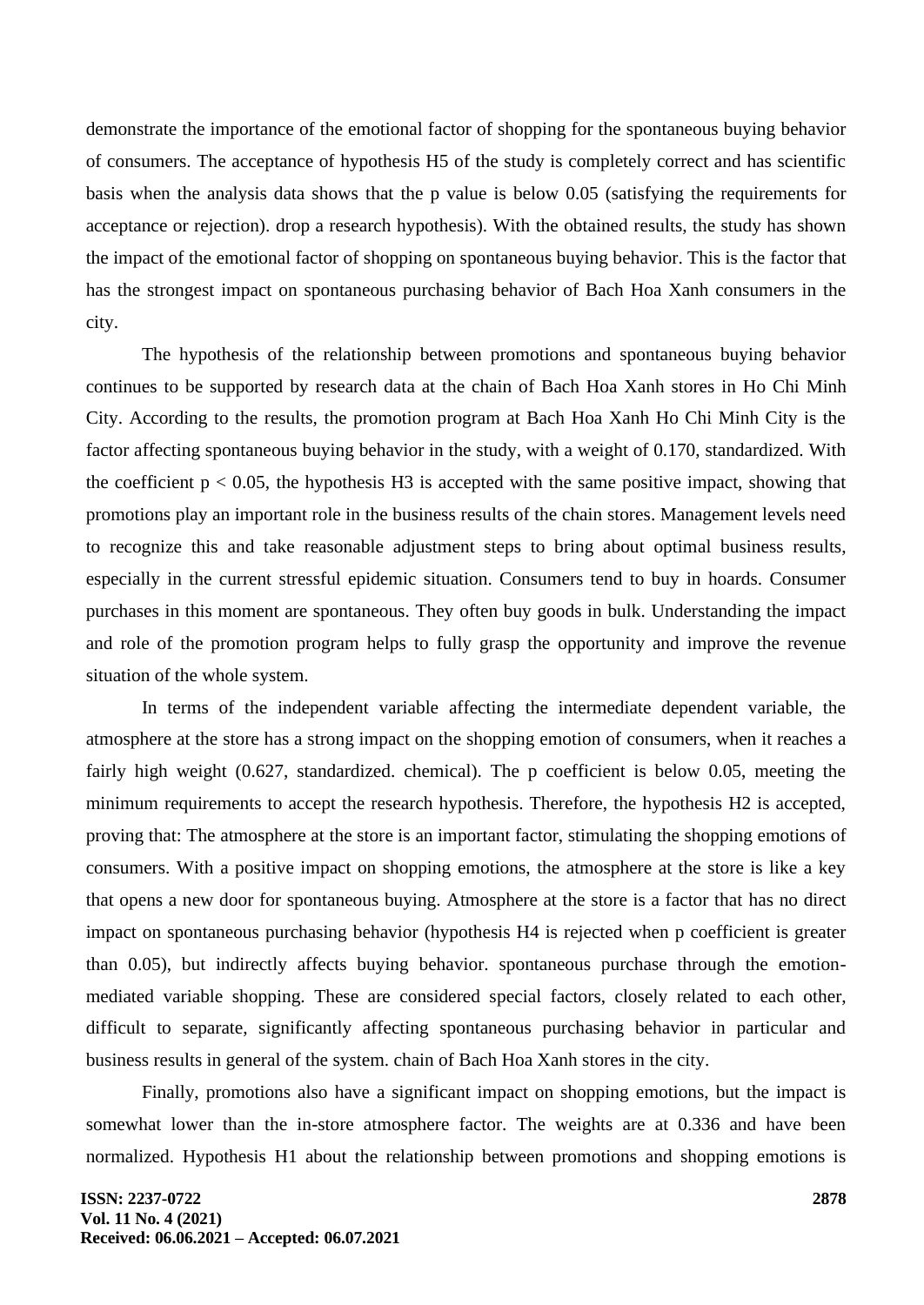accepted when the returned data show that the p-coefficient is less than 0.05, satisfying the requirement to accept the hypothesis of author Cohen (1988).). The resulting data reflects: The promotion program factor is a very strong factor, on the one hand affecting the emotions of shopping, on the other hand, affecting spontaneous buying behavior. Managers need to consider this as a prerequisite and remarkable factor in decisions to adjust the business strategy of the whole Bach Hoa Xanh system.

#### **The Bootstrap Test of the Model's Reliability**

After completing the SEM linear structure analysis, the author performs bootstrap test to test the reliability of the model. The Boostrap method performs with the number of repeated samples N times. Estimates from N samples are averaged, and this value tends to be close to the population estimate. The smaller the difference between the mean estimated by Bootstrap and the model estimate with the original sample, allowing the conclusion that the model estimates can be trusted. For this study, the bootstrap sample size selected by the author is  $N = 1,000$ , using bootstrap ML with the following results:

| Relation                 | <b>SE</b> | <b>SE-SE</b> | <b>Mean</b> | <b>Bias</b> | $SE - Bias$ |  |  |
|--------------------------|-----------|--------------|-------------|-------------|-------------|--|--|
| $SE \leftarrow SP$       | 0,108     | 0,002        | 0,332       | $-0,005$    | 0,003       |  |  |
| $SE \leftarrow$ --- $SA$ | 0,079     | 0.002        | 0,627       | 0.000       | 0,003       |  |  |
| $IB \leftarrow SE$       | 0.098     | 0,002        | 0,483       | 0,005       | 0,003       |  |  |
| IB $\leftarrow$ SA       | 0,114     | 0,003        | 0,134       | $-0,001$    | 0,004       |  |  |
| $IB \leftarrow SP$       | 0,097     | 0,002        | 0,165       | $-0,004$    | 0,003       |  |  |

Table 3 - Results Bootstrap

Comment: Through testing, the results show that there is a difference in mean and error of mean for bootstrap estimate and initial model estimate, but the magnitude is very small and trivial. Therefore, the estimation of this research model is reliable.

#### **5. Discussion**

From the SEM results, the author comes to the conclusion: Promotions and store atmosphere have a positive and significant impact on consumers' shopping emotions. Besides, the promotion program also has a positive impact on the spontaneous purchasing behavior of Bach Hoa Xanh consumers in Ho Chi Minh City Onion.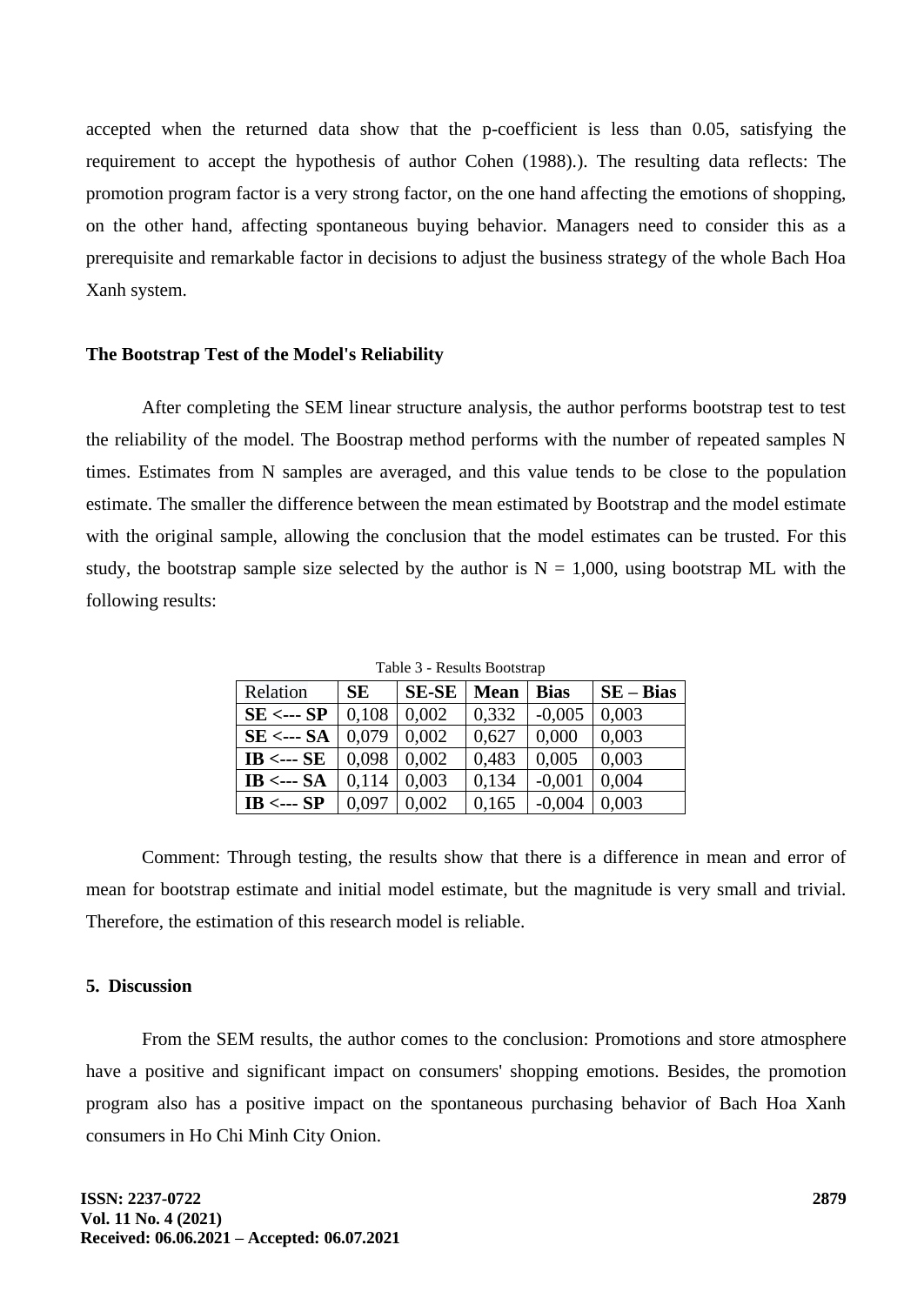Consumers' spontaneous purchases are also affected by shopping emotions with a positive and quite significant impact.

From the research data, the results show that of the two factors affecting spontaneous purchasing behavior, the emotional factor of shopping has the strongest impact with the impact level reaching a standardized weight of 0.478. The relatively high level of impact of shopping emotions opens up new and interesting things for managers of Bach Hoa Xanh chain stores in Ho Chi Minh City. Specifically, in the process of developing business strategies, managers should pay attention to this factor and make appropriate adjustments. In addition to focusing on spending time on independent factors affecting shopping emotions, managers should develop more programs aimed at increasing the positive emotions of consumers when shopping. use. One of the policies that should be considered is making membership cards for customers shopping at Bach Hoa Xanh system. This, on the one hand, contributes to creating new values for customers when shopping at Bach Hoa Xanh (accumulating points to enjoy benefits with high points or giving gifts every customer's birthday, ...). On the other hand, it makes customers feel that they are an important part of the Bach Hoa Xanh chain, stimulating them to buy more and become loyal customers of Bach Hoa Xanh.

# **6. Conclusion**

From the theoretical basis, the research model has been applied and developed with a sample of 213 customers who have shopped at the chain stores of the Bach Hoa Xanh system in Ho Chi Minh City. The research results bring practical values that contribute to practice as follows:

• Research scale: The author has distilled and inherited from previous studies. Research results show that this scale is reliable and can be used for similar studies.

About the factors of the research model: The research model includes 4 factors, of which there are 2 independent factors (atmosphere at the store and promotions), 1 intermediate dependent variable (Feelings at the store and promotions). shopping experience) and 1 dependent variable (spontaneous buying behavior). The study has shown two factors that have a direct impact on the spontaneous purchasing behavior of Bach Hoa Xanh consumers in Ho Chi Minh City:- Promotion (normalized regression weight equal to 0.170); Shopping sentiment (normalized regression weight equal to 0.478). Two independent variables store atmosphere and promotions together have a positive effect on the intermediate dependent variable (Shopping Emotions). The regression coefficients that normalize the impact of these two factors on Shopping Emotion are 0.627 and 0.336, respectively. With the results of this study, the author concludes: The promotion variable is a variable that has a strong and positive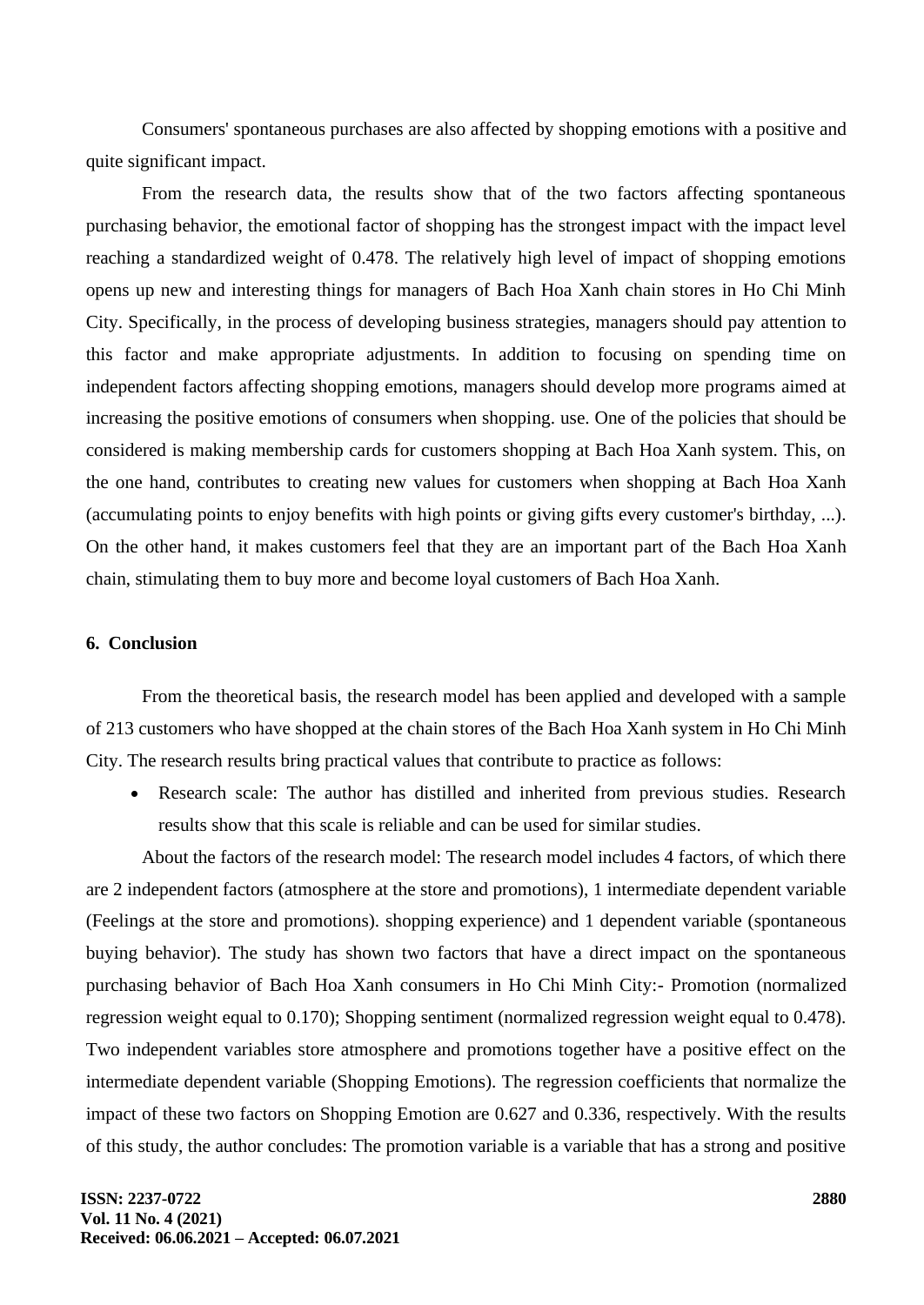impact on business performance, if it is known to make the most of its intrinsic potential. Because, on the one hand, it affects the emotions of shopping, on the other hand, it also affects the spontaneous buying behavior of consumers. Both effect coefficients are positive, demonstrating the positive impact that the promotion variable brings. Although the at-store atmosphere variable has no direct effect on spontaneous purchasing behavior, it has a very strong impact on the emotional shopping variable, and indirectly affects the spontaneous purchase behavior variable.

# **7. Limitation of Research**

We can expand our research model for other industries and other markets.

The sampling method is convenient, so the representativeness is not high, not reflecting the characteristics of the population. Due to the impact of the Covid pandemic during the 4th outbreak, the scope of the study was narrowed due to the limited approach to survey subjects. Research needs to expand the scope of research in chain stores of the same type as Bach Hoa Xanh to identify the differences and bring more accurate research results.

This research is quite new in Vietnam, so most of them only accept theories obtained from previous studies on the factors affecting spontaneous purchasing behavior of consumers. In the future, further studies need to expand the research concepts and clarify the factors in order to find out new factors that affect the spontaneous buying behavior of consumers.

### **Acknowledgement**

Thank you editors, friends, Mr Dinh Tran Ngoc Huy (dtnhuy2010@gmail.com) and brothers to assist this publication.

# **References**

Anderson, J.C., & Gerbing, D.W. (1988). Structural equation modeling in practice: A review and recommended two-step approach. *Psychological Bulletin*, *103*(3), 411.

Bui, D.T. (2015). Consumer acceptance of functional foods in ho chi Minh City. *Eurasian Journal of Business and Economics*, *8*(16), 19–34.

Cho, J., Ching, G.S., & Luong, T.H. (2014). Impulse buying behavior of Vietnamese consumers in supermarket setting. *International Journal of Research Studies in Management*, *3*(2), 33–50.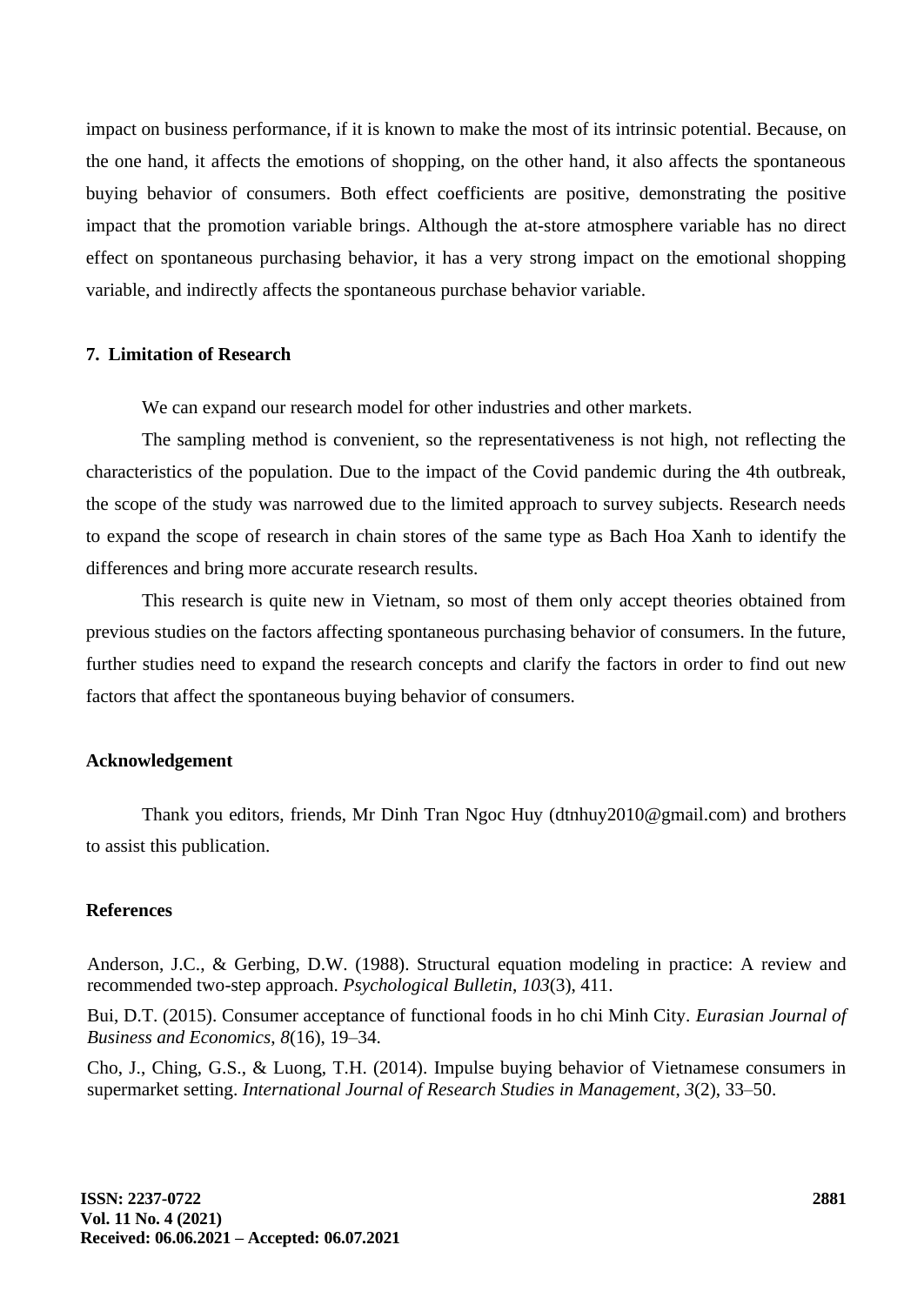Duong Thi Tinh, Nguyen Thu Thuy, Dinh Tran Ngoc Huy. (2021). Doing Business Research and Teaching Methodology for Undergraduate, Postgraduate and Doctoral Students-Case in Various Markets Including Vietnam, *Elementary education online, 20*(1).

Dinh Tran Ngoc Huy, Nguyen Thi Hang. (2021). Factors that affect stock price and Beta CAPM of Vietnam Banks and Enhancing Management information system - Case of Asia Commercial Bank. *Revista geintec Inovacao E Tecnologias,* 11(2).

Duyên, P.M.P., & Văn Ngọc, N. (2014). *Research on factors influencing impulse buying behavior in Nha Trang city.* Science and Technology Magazine, Nha Trang University, 110–118.

Dinh Tran Ngoc Huy, Pham Ngoc Van, Nguyen Thi Thu Ha. (2021). Education and computer skill enhancing for Vietnam laborers under industry 4.0 and evfta agreement. *Elementary education online, 20*(4).

Dinh Thi Hien, Dinh Tran Ngoc Huy, Nguyen Thi Hoa. (2021). Ho Chi Minh Viewpoints about Marxism Moral Human Resource for State Management Level in Vietnam. *Psychology and education, 58*(5).

Dinh Tran Ngoc Huy. (2021). Banking sustainability for economic growth and socio-economic development–case in Vietnam. *Turkish Journal of computer and mathematics education, 12*(2).

Hac, L.D., Huy, D.T.N., Thach, N.N., Chuyen, B.M., Nhung, P.T.H., Thang, T.D., Anh, T.T. (2021). Enhancing risk management culture for sustainable growth of Asia commercial bank - ACB in Vietnam under mixed effects of macro factors, *Entrepreneurship and Sustainability Issues, 8*(3).

Hang, T.T.B., Nhung, D.T.H., Hung, N.M., Huy, D.T.N., Dat, P.M. (2020). Where Beta is going– case of Viet Nam hotel, airlines and tourism company groups after the low inflation period, *Entrepreneurship and Sustainability Issues, 7*(3).

Huy, D.T.N. (2015). The Critical Analysis of Limited South Asian Corporate Governance Standards After Financial Crisis. *International Journal for Quality Research, 9*(4), 741-764.

Huy, D.T.N. (2012). Estimating Beta of Viet Nam listed construction companies groups during the crisis. *Journal of Integration and Development, 15*(1), 57-71

Huy, D.T.N., Loan, B.T., and Anh, P.T. (2020). Impact of selected factors on stock price: a case study of Vietcom Bank in Vietnam, *Entrepreneurship and Sustainability Issues,* 7(4), 2715-2730. https://doi.org/10.9770/jesi.2020.7.4(10)

Huy, D.T.N., Dat, P.M., & Anh, P.T. (2020). Building and econometric model of selected factors' impact on stock price: a case study. *Journal of Security and Sustainability Issues, 9*(M), 77-93. https://doi.org/10.9770/jssi.2020.9.M(7)

Huy D.T.N., Nhan V.K., Bich N.T.N., Hong N.T.P., Chung N.T., Huy P.Q. (2021). Impacts of Internal and External Macroeconomic Factors on Firm Stock Price in an Expansion Econometric model—A Case in Vietnam Real Estate Industry. *Data Science for Financial Econometrics-Studies in Computational Intelligence,* 898, Springer. http://doi-org-443.webvpn.fjmu.edu.cn/10.1007/978-3- 030-48853-6\_14

Huy, D.T.N., An, T.T.B., Anh, T.T.K., Nhung, P.T.H. (2021). Banking sustainability for economic growth and socio-economic development – case in Vietnam, *Turkish Journal of Computer and Mathematics Education, 12*(2), 2544–2553.

Huy, D.T.N., An, T.T.B., Anh, T.T.K., Nhung, P.T.H. (2021). Banking sustainability for economic growth and socio-economic development – case in Vietnam. *Turkish Journal of Computer and Mathematics Education, 12*(2), 2544–2553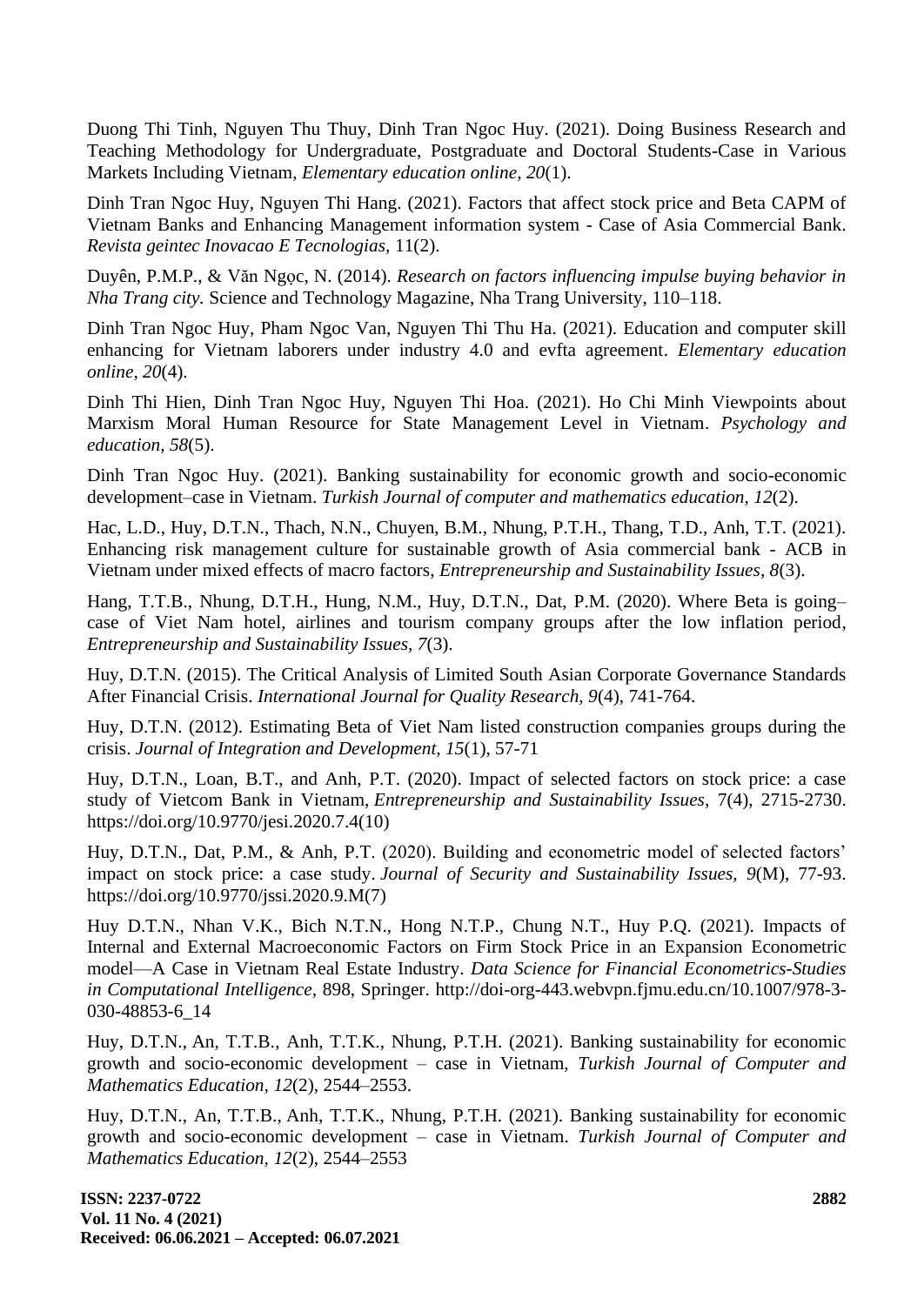Hoàng, T., & Chu, N.M.N. (2008). *Analyze research data with SPSS. T. 2. Used with SPSS version 11.5, 13, 14, 15, 16. Hong Duc.*

Haenlein, M., & Kaplan, A.M. (2004). A beginner's guide to partial least squares analysis. *Understanding Statistics*, *3*(4), 283–297.

Hair, J.F., Anderson, R.E., Babin, B.J., & Black, W.C. (2010). *Multivariate data analysis: A global perspective: Pearson Upper Saddle River*. NJ.

Hair, J.F., Anderson, R.E., Tatham, B.J., & Black, W.C. (1998). Advanced Diagnostics for Multiple Regression Analysis. *Multivariate Data Analysis (5th Ed.). New Jersey: Pearson Prentice Hall Publishing. Retrieved from Http://Academic. Csuohio. Edu/Kneuendorf/C63113/Hand26A. Pdf*.

Hidayat, R., & Erika, R. (2017). The Influence of Store Atmosphere and Promotion on Shopping Emotion and Impulse Buying at Halimah Lytech Homebatam Center Supermarket". *Inovbiz: Journal of Business Innovation, 5*(1), 103–113.

Hu, L., & Bentler, P.M. (1999). Cutoff criteria for fit indexes in covariance structure analysis: Conventional criteria versus new alternatives. *Structural Equation Modeling: A Multidisciplinary Journal*, *6*(1), 1–55.

Jalantina, D.I.K. (2019). The Effect of Price Discount and Store Atmosphere Against Impulse Buying with Shopping Emotion as an Intervening Variable in Consumers of Super Indo Retail Semarang. *Proceeding: International Conference on Business, Economics and Governance (ICBEG)-ISBN 978- 602-14119-3-3*, 83–94.

Japarianto, E. (2019). Analisis Pengaruh Fashion Involvement Terhadap Impulse Buying Melalui Hedonic Value Di H & M Store Pakuwon Mall Surabaya. *Jurnal Manajemen Pemasaran*, *13*(1), 40– 46.

Kalla, S.M., & Arora, A.P. (2011). Impulse buying: A literature review. *Global Business Review*, *12*(1), 145–157.

Kotler, P., & Keller, K.L. (2009). *Marketing Management. 1. vyd.* Praha: Grada, 2007, 788s.

Kotler, P., & Keller, K.L. (2012). *Marketing Management. 14E Edition.* New Jersey: Prentice Hall.

Kurnia, E. (2018). *The Influence of Store Atmosphere and Sales promotion on Purchasing Decisions (Survey on Supermarket Happy Sunggal)*.

Kurniawati, D., & Restuti, S. (2014). Pengaruh Sales Promotion Dan Store Atmosphere Terhadap Shopping Emotion Dan Impulse Buying Pada Giant Pekanbaru. *Jurnal Tepak Manajemen Bisnis*, *6*(3), 24–37.

Le Thai Phong37, L.D.T., & Truc38, D.H.D. (n.d.). 4 Risk Management at Mobile World Corporation. *Conference Proceedings IN4iN Network Conference 2017 Entrepreneurship and Innovation for Competitiveness Ho Chi Minh City, Vietnam*, 109.

Maslow, A.H. (1943). A theory of human motivation. *Psychological Review*, *50*(4), 370.

Mowen, J.C. (1988). Beyond consumer decision making. *Journal of Consumer Marketing*.

Nunnally, J., & Bernstein, I. (1994). *Psychometric Theory 3rd edition (MacGraw-Hill, New York)*.

Ratih, P.A.R., & Rahanatha, G.B. (2020). The Role of Lifestyle in Moderating the Influence of Sales Promotion and Store Atmosphere on Impulse Buying at Starbucks. *American Journal of Humanities and Social Sciences Research (AJHSSR)*, *4*(2), 19–26.